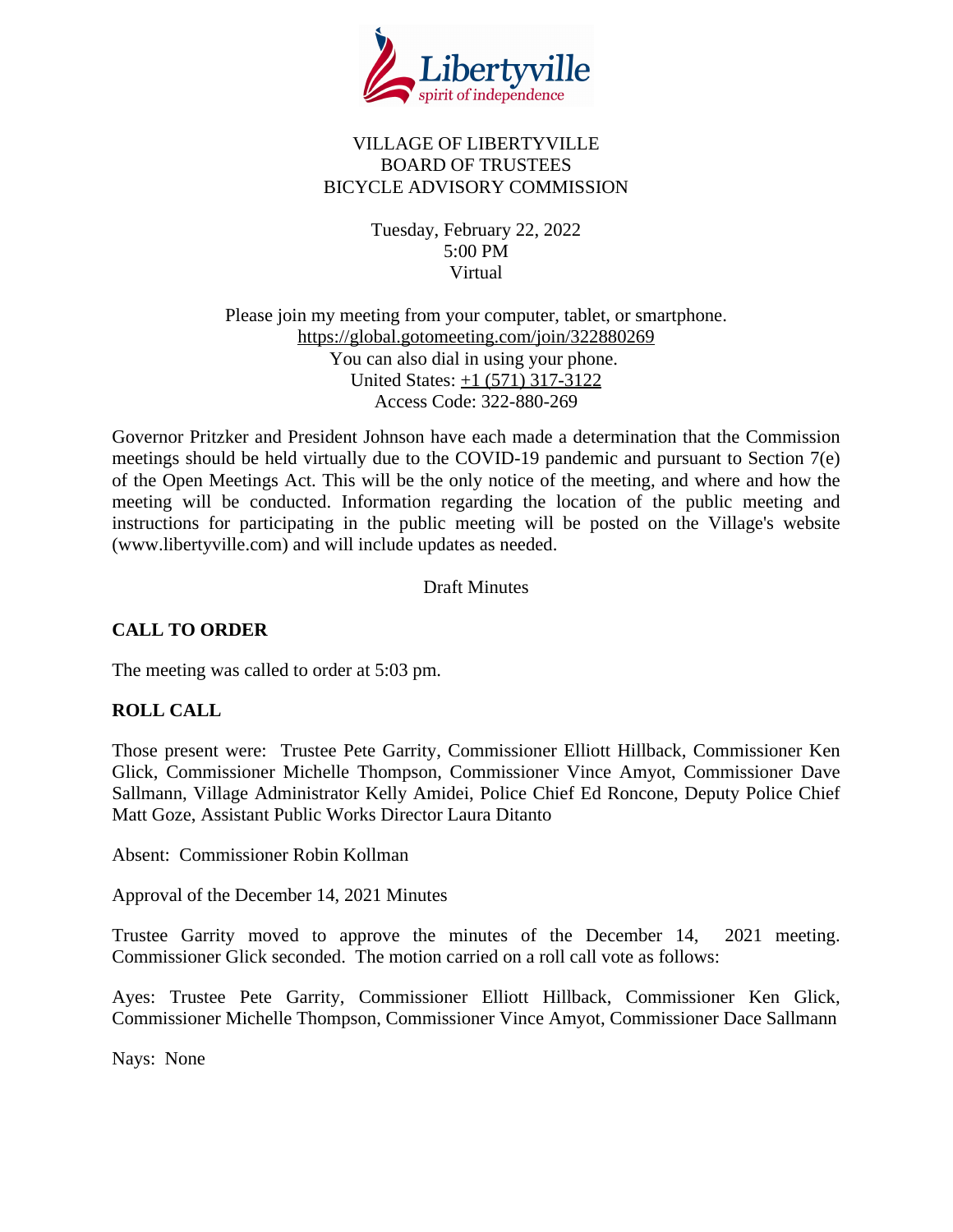#### **BUDGET REQUEST**

Administrator Amidei stated that the Fiscal Year 2022/23 budget has a line item added to the Project Fund (Account #40-0000-0-784 Sidewalks and Bikepaths) called "Bikepath Improvement Program" in the amount of \$50,000. This is subject to the appropriation of funds in the Draft FY 2022/23 Annual Budget. This account will be used for bike related capital improvements.

## **DRAFT BICYCLE PLAN**

Administrator Amidei requested Public Works Staff start a Bicycle Plan for the Village. The Bicycle Plan will set and prioritize the needs of the Bicycle Commission. The plan will be placed on the agenda on a regular basis.

Public Works Staff will include GIS information in the plan. Staff will send out the Northbrook, River Forest, and Billings, Montana Bicycle Plans to Commission members.

#### **WAYFINDING SIGNS**

Staff has collected the bicycle wayfinding sign location recommendations into an Excel spreadsheet by location and sign type. In addition, Public Works Streets Division Staff has provided an estimate of sign costs based on the quantity and sign type. Lastly, Staff has provided pictures of each sign as they appear in the Manual on Uniform Traffic Control Devices (MUTCD).

Depending on the cost to install wayfinding signs, it was recommended to make the sign installation a multi-year plan. Commissioner Hillback stated that the priority locations are those showing bicyclists to navigate from the North Shore Bikepath. Staff will send revised cost estimates for the priority locations to Commissioner Hillback.

## **LAKE COUNTY**

Trustee Garrity informed the Commission he had a meeting with Lake County Department of Transportation (LCDOT) staff. The LCDOT would like to work with the Village on bikingrelated projects. A LCDOT Engineer is the County liaison designated for Non-Motorized Travel Coordination. The County would like to hear about the Village's bike plans and try to mesh the Village plans with County bike plans. The Village needs t o prioritize future projects to work with the County.

Trustee Garrity and County staff also discussed the Winchester Road path crossing. The County anticipates that Winchester Road will be resurfaced in the next few years. The County is willing to work with the Village to relocate the path crossing away from the railroad tracks. The County would be supportive of installing flashing beacons.

In the future, Trustee Garrity will be contacting the Lake County Forest Preserve District about wayfinding signs on the Des Plaines River Trail.

## **BUTTERFIELD & ROUTE 176 CROSSING**